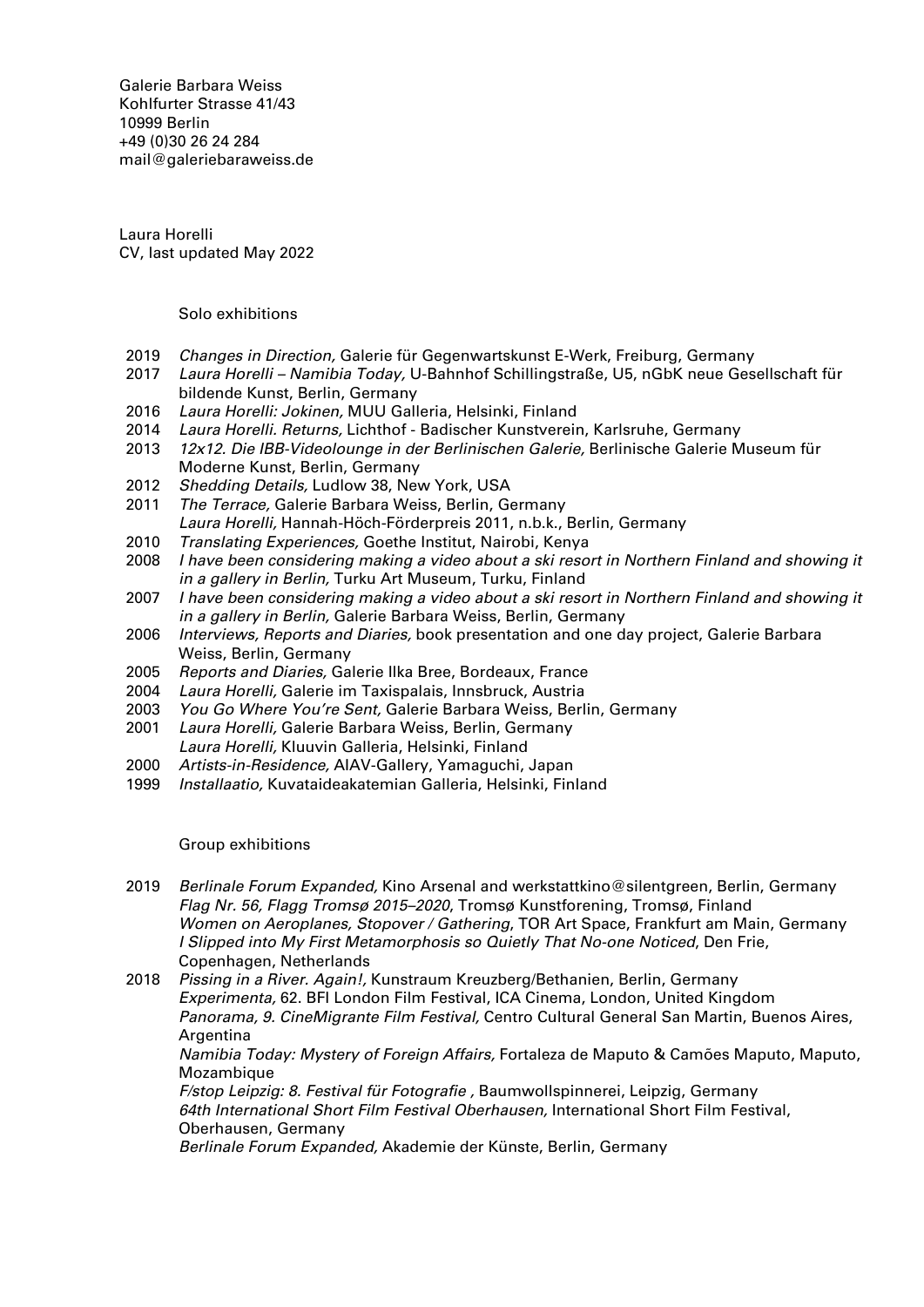| 2017 | Then / Now - Perspectives on Memory, Rosphoto, St. Petersburg, Russia<br>Artists' Film International 2017, Maat - Museum of Art, Architecture and Technology, Lisbon, |
|------|-----------------------------------------------------------------------------------------------------------------------------------------------------------------------|
|      | Portugal<br>Jokinen, Vibgyor - International Film Festival - 12th edition, Thrissur, India                                                                            |
|      | State of the Art, Seinäjoki Art Hall and Heinola Art Museum, Finland                                                                                                  |
|      | Codex, Kunstraum D21, Leipzig, Germany<br>Silvestre, 14th, IndieLisboa - International Independent Film Festival, Lisbon, Portugal                                    |
|      | Phantastischer Kapitalismus, Galerie GPL Contemporary, Vienna, Austria                                                                                                |
|      | Performing History, Filmforum der HBK Braunschweig, Germany                                                                                                           |
|      | The Stars Down to Earth - Forum Expanded, 67. Berlinale, Berlin, Germany                                                                                              |
|      | Shorts on Wheels - Nairobi Edition, Goethe-Institut, Kenya, Africa                                                                                                    |
| 2016 | Screening #2, Cample Line, Mid-Nithsdale, United Kingdom<br>Berlinale Spotlight, Kochi-Muziris Biennale, Fort Kochi, India                                            |
|      | State of the Art, Kari's Pavilion, Visavuori, Finland                                                                                                                 |
|      | The Way You Walk, 9th Ewha international Media Art Presentation, Ewha Womans University                                                                               |
|      | Campus, Seoul, South Korea                                                                                                                                            |
|      | UdK Seminar: Faire un Effort!, Kino Arsenal, Berlin, Germany                                                                                                          |
|      | EMAP 2016, 9th Ewha international Media Art Presentation, Ewha Womans University<br>Campus, Seoul, South Korea                                                        |
| 2015 | Sedimente von Wirklichkeit, Galerie für Zeitgenössische Lunst Leipzig, Leipzig, Germany                                                                               |
|      | Let Me Tell You a Story, Göteborgs Konsthall, Göteborg, Sweden                                                                                                        |
|      | 1989, Galerie Barbara Weiss, Berlin, Germany                                                                                                                          |
| 2014 | New York Stories: Twenty Years of ISCP, ISCP, Brooklyn, New York, USA                                                                                                 |
|      | Bilder zwischen den Zeilen, Salon Dahlmann, Berlin, Germany<br>Mother/Lands, Kurumaya Museum of Art, Oyama City, Japan                                                |
|      | Time Pieces., n.b.k., Neuer Berliner Kunstverein in the Nordstern Videokunstzentrum                                                                                   |
|      | Gelsenkirchen, Gelsenkirchen, Germany                                                                                                                                 |
| 2013 | Stolpersteine, Kassel Documentary Film and Video Festival, Kassel, Germany                                                                                            |
|      | Open Studios, ISCP, Brooklyn, New York, USA                                                                                                                           |
|      | Six Impossible Things Before Breakfast, 7th Momentum Biennal, Moss, Norway<br>Hausgemeinschaft (family affairs), Galerie für Zeitgenössische Kunst Leipzig, Germany   |
|      | Afterglow, Transmediale 2013, Haus der Kulturen der Welt, Berlin, Germany                                                                                             |
| 2012 | Nairobi - A State of Mind, Kooperation Goethe-Institut Nairobi, Kunsthaus Bregenz, Austria                                                                            |
|      | Liquidity, Image, Migration and Borders, Vladivistok Film Fetival, Sportivnaya naberrezhnaya,                                                                         |
|      | Vladivostok, Russia                                                                                                                                                   |
|      | III Moscow International Biennale, Moscow, Russia<br>Nordic focus, Armory show, New York, USA                                                                         |
|      | Déballées, Galerie Ilka Bree, Bordeaux, France                                                                                                                        |
|      | Ich ist ein anderer (Auto-Biografie), Kunstverein Freiburg, Freiburg, Germany                                                                                         |
|      | in/compatible, Transmediale, Haus der Kulturen der Welt, Berlin, Germany                                                                                              |
| 2011 | Ars 11, Kiasma, Helsinki, Finland                                                                                                                                     |
| 2010 | Afropolis, Iwalewa Haus, Bayreuth, Germany<br>Kritische Komplizenschaft / Critical Complicity, Kunsthalle Exnergasse, Vienna, Austria                                 |
|      | Transatlantische Impulse - 15 Jahre Villa Aurora, Akademie der Künste, Berlin, Germany                                                                                |
|      | Hydrarchy: Power and Resistance at Sea, Gasworks, London, United Kingdom                                                                                              |
|      | Survival Kit 2, Latvian Centre for Contemporary Art, Riga, Latvia                                                                                                     |
|      | Afropolis - Stadt, Medien, Kunst, Goethe Institut, Nairobi and Rautenstraub-Jost Museum,<br>Cologne, Germany                                                          |
|      | The Awkward Scene, Arnolfini, Bristol, United Kingdom                                                                                                                 |
|      | WELT IN DER HAND/ THE WORLD IN YOUR HAND, Kunsthaus Dresden, Städtische Galerie                                                                                       |
|      | für Gegenwartskunst, Dresden, Germany                                                                                                                                 |
|      | Old News, New Museum, New York, USA                                                                                                                                   |
|      | Take Care, Amos Anderson Kunstmuseum, Helsinki, Finland<br>Who are you close to, Thrust Projects, New York, USA                                                       |
|      | Event Site: Presentation and Screenings on The Place of Artists' Cinema, Picture This Atelier,                                                                        |
|      | <b>Bristol, United Kingdom</b>                                                                                                                                        |
|      | NGBK - RealismusStudio, Stipendiatinnen und Stipendiaten des Arbeitsstipendiums für                                                                                   |
|      | Bildende Kunst des Berliner Senats 2009, Berlin, Germany<br>Export-Import, Helsinki Kunsthalle, Helsinki, Finland                                                     |
|      | SENT BY MAIL, Galerie Barbara Weiss, Berlin, Germany                                                                                                                  |
|      |                                                                                                                                                                       |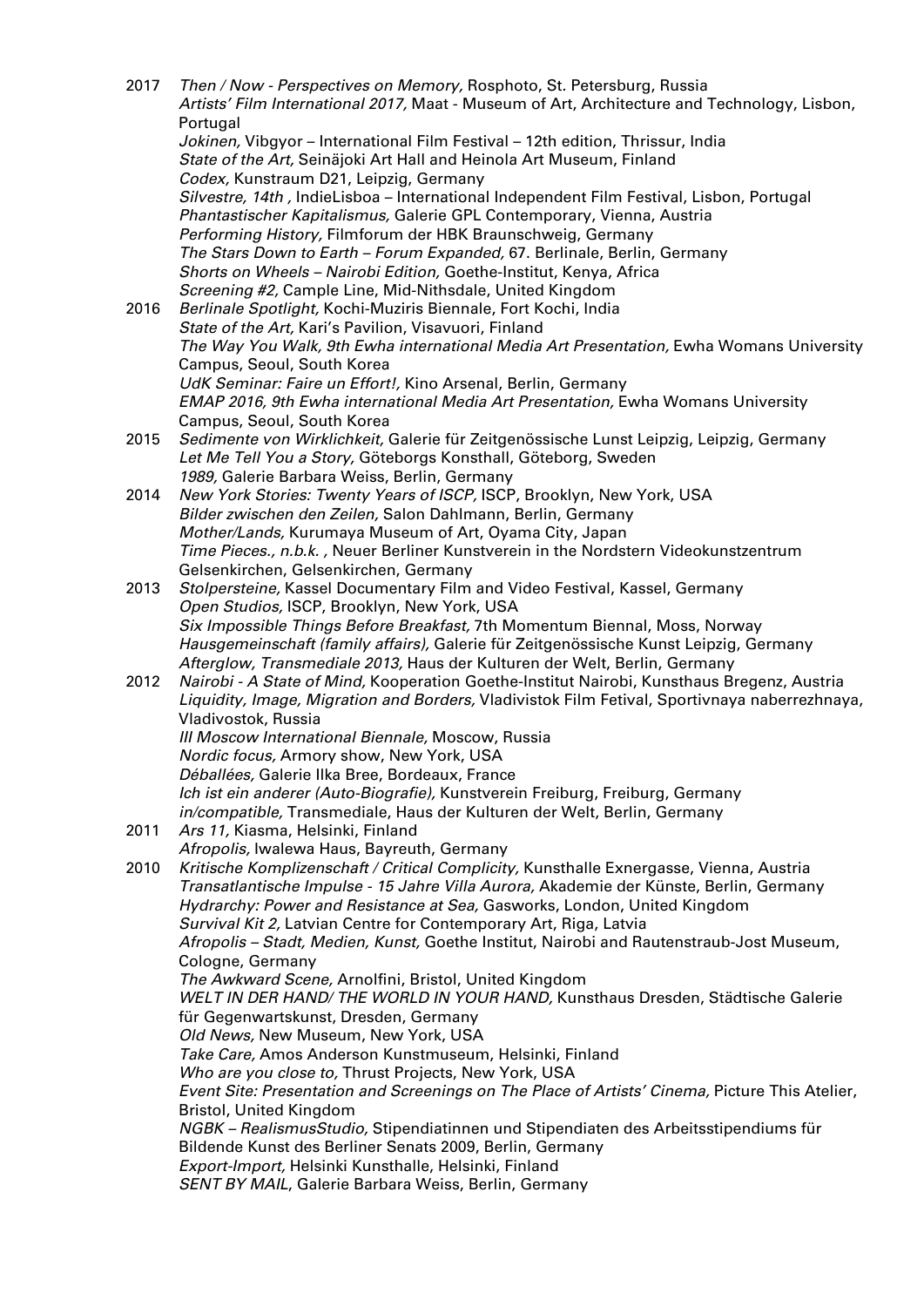2009 Zeigen. Eine Audiotour durch Berlin von Karin Sander, Temporäre Kunsthalle Berlin, Berlin, Germany Scorpio's Garden, Temporäre Kunsthalle, Berlin, Germany CPH:DOX, The Copenhagen International Documentary Film Festival, Copenhagen, Denmark Im Andenken an Gerhard Friedl, Filmmuseum Wien, Vienna, Austria Collaboration, with Ann Kaneko, Autocenter, Berlin, Germany Out of Context, General Public, Berlin, Germany The Collectors, staged and curated by Elmgreen & Dragset, Danish & Nordic Pavilion, Biennale Venice, Venice, Italy Laura Horelli & Anu Pennanen, Vainolanniemi Honour Run, Kilpper Projects, After the Butcher, Berlin, Germany Laura Horelli & Gerhard Friedl, Shedding Details, Diagonale 2009, Festival des österreichischen Films, Graz, Austria 2008 *Villa Aurora Nacht, Martin-Gropius-Bau, Berlin, Germany* History Acts, Göteborgs Konsthall, Gothenburg, Sweden Home is the Place You Left, Trondheim Kunstmuseum, Trondheim, Norway The Time of Distance, (with Anu Pennanen), Field project space, Berlin/Helsinki, Germany/Finland Schrumpfende Städte/Shrinking Cities, Pro Art Institute, St Petersburg; Museum am Ostwall, Dortmund; Liebfraukirche, Duisburg, Germany Nordic Panorama, Film programme, Malmö Konstmuseum, Malmö, Sweden Vertrautes Terrain, Aktuelle Kunst in/über Deutschland, ZKM, Museum für Neue Kunst, Karlsruhe, Germany 2007 ARTMAPPING II, Urbane Art- und Soundscapes, FLUC Praterstern 1020, Vienna, Austria Virtuosic Siblings: Berlin-Los Angeles Festival of Film and Art, Villa Aurora, Goethe Institut, Los Angeles, USA L'Europe en devenir, Partie II, Centre Culturel Suisse, Paris, France Altenburg: Provinz in Europa, Eine künstlerische und kulturtopographische Anthologie, Lindenau-Museum, Altenburg, Germany transRobota, VII Baltic Biennal of Contemporary Art, Stettin, Poland Spektakel und Situation, Sommerakademie im Zentrum Paul Klee, Bern, Switzerland Envisioning Change: Melting Ice – A Hot Topic, Nobel Peace Centre, Oslo and Bozar Centre for Fine Arts, Brussels, Belgium Auszeit – Kunst und Nachhaltigkeit, Kunstmuseum Liechtenstein, Vaduz, Liechtenstein Retour d'Italie. Documents en déplacement, Galerie Jocelyn Wolff, Paris, France 2006 Old news, centre national de l'estampe et de l'art imprimé, Chatou, France on the move, Verkehrskultur II, Westfälischer Kunstverein, Münster, Germany Schrumpfende Städte, Zentrum für zeitgenössische Kultur, Halle-Neustadt, Germany social design, Badischer Kunstverein, Karlsruhe, Germany Periferic 7, Social Process, Biennale Iasi, Iasi, Romania Street: Behind the Cliché, Witte de With Center for contemporary art, Rotterdam, Netherlands The 6th Gwangiu Biennale, Gwangju, South Korea 2005 Circa Berlin, Nikolaj Contemporary Art Center, Copenhagen, Denmark Whatever happened to Social Democracy?/In 2052 …, Rooseum, Malmö, Sweden Need to Document, Halle für Kunst, Lüneburg, Germany In This Colony, Kunstfort Bij Vijfhuizen, Haarlem, Netherlands Water, Water everywhere, SmoCA, Scottsdale, USA Personal Spaces, Pavelhaus, Laffeld, Germany Reloc Id, Public Space With A Roof, Amsterdam, Netherlands Ortsbegehung 11: Handlungsformate, Neuer Berliner Kunstverein, Berlin und Kunstverein Göttingen, Germany Lähietäisyys, Laura Horelli, Anu Pennanen, Mika Vainio, Forum Box, Helsinki, Finland Screen fields, (with Masayo Kajimura, Saskia Wendland, Deborah Ligorio and Nine Bode), Session House, Tokyo, Japan Replay, AIAV, Yamaguchi, Japan